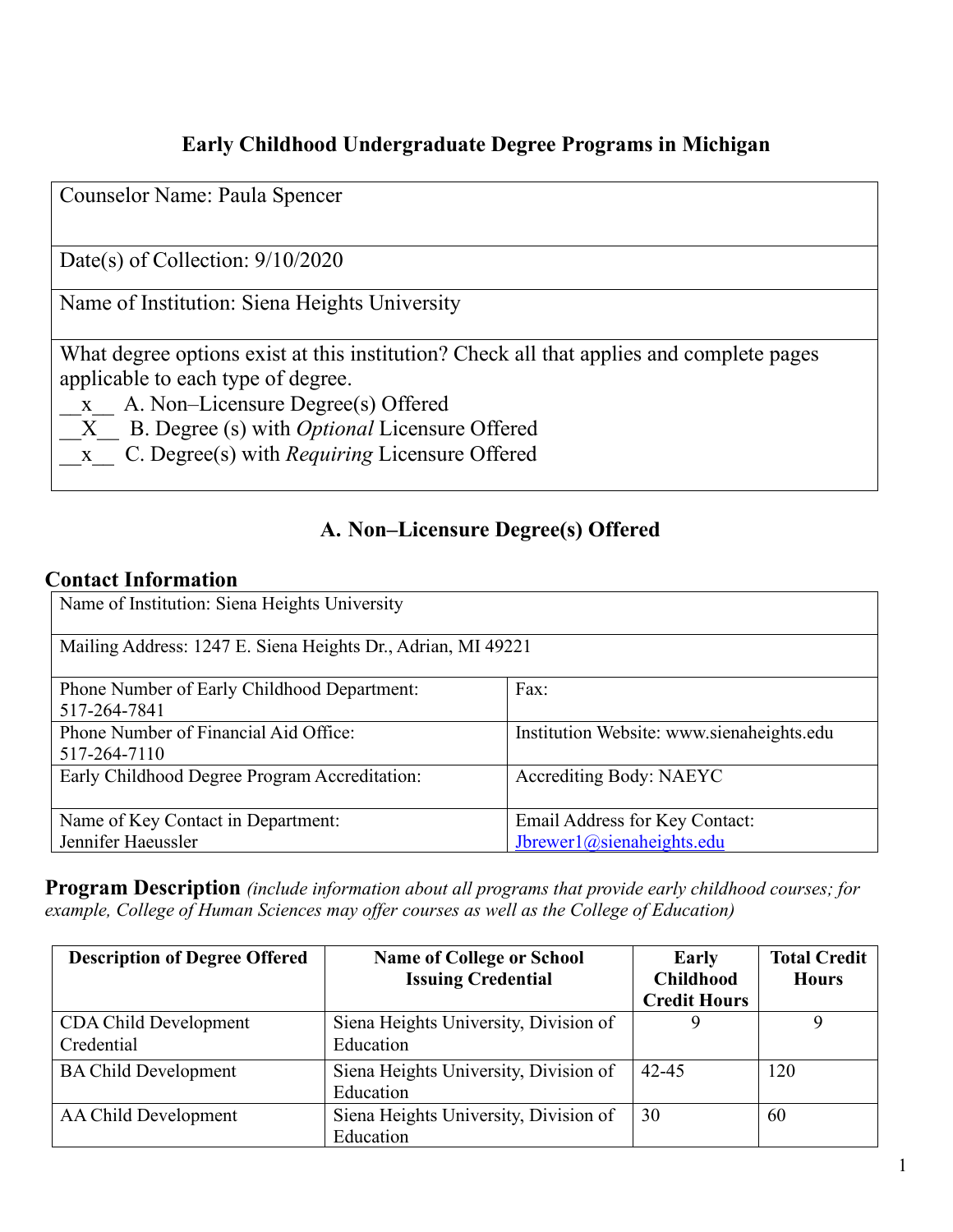| <b>BA Child Development,</b>    | Siena Heights University, Division of | -60 | 120 |
|---------------------------------|---------------------------------------|-----|-----|
| <b>Montessori Concentration</b> | Education                             |     |     |

# **Program Information**

| Requirements for admission to early childhood (EC)<br>degree program. Include admission requirements                    | None                                                                                                                     |
|-------------------------------------------------------------------------------------------------------------------------|--------------------------------------------------------------------------------------------------------------------------|
| Requirements to enroll in EC classes. List any special<br>prerequisites                                                 | Meet university requirements- 2.5 cumulative<br>GPA, 18 composite on ACT, maintain 2.5 GPA<br>in Child Development major |
| Number of courses focused on birth-to-three intervention?                                                               | $\overline{2}$                                                                                                           |
| Number of courses focused on early childhood special<br>education?                                                      | $\mathbf{1}$                                                                                                             |
| Average # of EC courses offered each term                                                                               | $4 - 5$                                                                                                                  |
| Average # of EC courses offered online each term                                                                        | None                                                                                                                     |
| Average # of EC courses offered in summer term                                                                          | None                                                                                                                     |
| Average # of courses offered in Spanish each term                                                                       | None                                                                                                                     |
| Average # of EC courses offered per Term (not summer)<br>at night                                                       | $\overline{2}$                                                                                                           |
| Average # of EC courses offered per term (not summer)<br>on Saturday                                                    | $\mathbf{1}$                                                                                                             |
| Average $#$ of EC students per advisor.                                                                                 | 30                                                                                                                       |
| # total T.E.A.C.H. Early Childhood® Scholarships in<br>Fiscal Year (FY) 2019-20                                         | $\overline{7}$                                                                                                           |
| Satellite campuses with EC courses (number and location)                                                                | None                                                                                                                     |
| Tuition cost per credit hour offered for on-campus, seated<br>courses in FY 2020-21                                     | \$535                                                                                                                    |
| Fees for on-campus, seated courses in FY 2020-21                                                                        | n/a                                                                                                                      |
| Tuition cost per credit hour offered for online/distance<br>learning courses in FY 2020-21                              | n/a                                                                                                                      |
| Fees for online/distance learning courses offered in FY<br>2020-21                                                      | n/a                                                                                                                      |
| List all 2-year schools with whom EC articulation<br>agreements are in place                                            | Monroe Community College<br>Lansing Community College<br><b>Washtenaw Community College</b>                              |
| Provide link or text which describes student degree<br>transfer policy (from<br>2-year institutions to this university) | http://www.sienaheights.edu/Admissions/Trans<br>ferStudents.aspx                                                         |
| Average # of EC courses offered per Term in accelerated<br>format (courses offered in 6 to 8 weeks)                     | None                                                                                                                     |
| Provide # of degrees awarded by type in FY 2019-20                                                                      | BA Child Development $-5$<br>BA Child Development with Montessori<br>$credential - 1$<br><b>CDA</b>                      |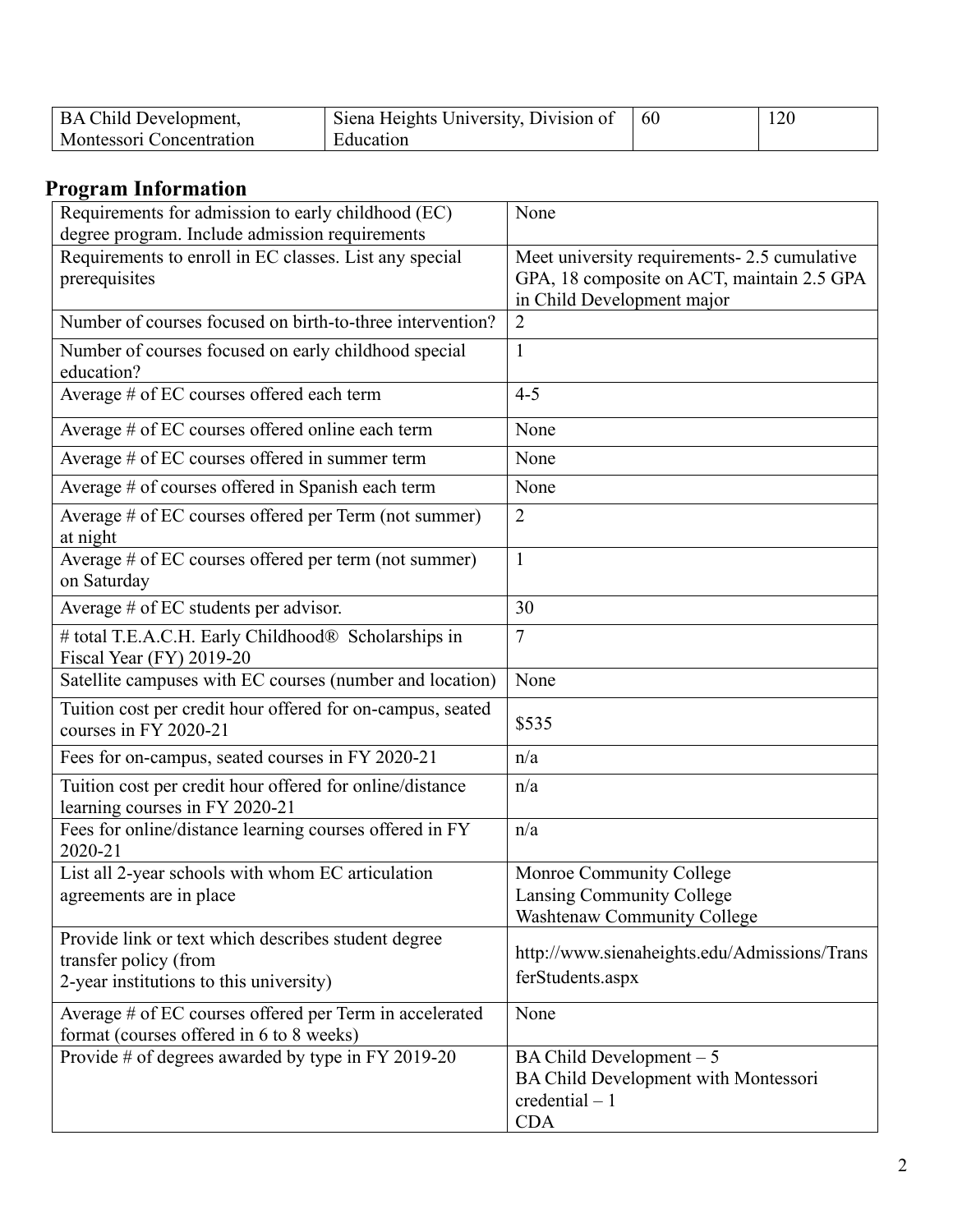| Immigration status verified for admission | Country of citizenship/residence and Visa for |
|-------------------------------------------|-----------------------------------------------|
|                                           | non-residents requested on the university     |
|                                           | admission application                         |

# **C. Degree(s) with** *Requiring* **Licensure Offered**

### **Contact Information**

| Name of Institution: Siena Heights University                |                                       |  |
|--------------------------------------------------------------|---------------------------------------|--|
| Mailing Address: 1247 E. Siena Heights Dr., Adrian, MI 49221 |                                       |  |
| <b>Phone Number of Department:</b>                           | Fax:                                  |  |
| 517-264-7841                                                 |                                       |  |
| Phone Number of Financial Aid Office:                        | <b>Institution Website:</b>           |  |
| 517-264-7110                                                 | www.sienaheights.edu                  |  |
| Degree Program Accreditation:                                | Accrediting Body: CAEP &              |  |
| Yes                                                          | North Central Accrediting Association |  |
| Name of Key Contact in Department:                           | Email Address for Key Contact:        |  |
| Jennifer Brewer                                              | Jbrewer1@sienaheights.edu             |  |

### **Program Description**

| <b>Description of</b><br><b>Degree Offered</b> | <b>Description of License</b> | <b>Name of College or</b><br><b>School</b>             | Early<br><b>Childhood</b><br><b>Credit Hours</b> | <b>Total</b><br><b>Credit</b> |
|------------------------------------------------|-------------------------------|--------------------------------------------------------|--------------------------------------------------|-------------------------------|
| <b>BA Elementary</b>                           | <b>Elementary Teacher</b>     | <b>Issuing Credential</b><br>Siena Heights University, | 26                                               | <b>Hours</b><br>136           |
| Ed                                             | Certification with an Early   | Division of Education                                  |                                                  |                               |
|                                                | Childhood Special             |                                                        |                                                  |                               |
|                                                | <b>Education Endorsement</b>  |                                                        |                                                  |                               |

### **Program Information**

| Requirements for admission to early childhood (EC)<br>degree program. Include admission requirements | 2.75 GPA                                                                                                                 |
|------------------------------------------------------------------------------------------------------|--------------------------------------------------------------------------------------------------------------------------|
| Requirements to enroll in EC classes. List any special<br>prerequisites like placement tests         | Meet university requirements- 2.5 cumulative<br>GPA, 18 composite on ACT, maintain 2.5 GPA<br>in Child Development major |
| Number of courses focused on birth-to-three intervention?                                            | $\overline{2}$                                                                                                           |
| Number of courses focused on early childhood special<br>education?                                   |                                                                                                                          |
| Average # of EC courses offered each term                                                            | $4 - 5$                                                                                                                  |
| Average # of EC courses offered online each term                                                     | None                                                                                                                     |
| Average # of EC courses offered in summer term                                                       | None                                                                                                                     |
| Average # of courses offered in Spanish each term                                                    | None                                                                                                                     |
| Average # of EC courses offered per Term (not summer)<br>at night                                    | $\overline{2}$                                                                                                           |